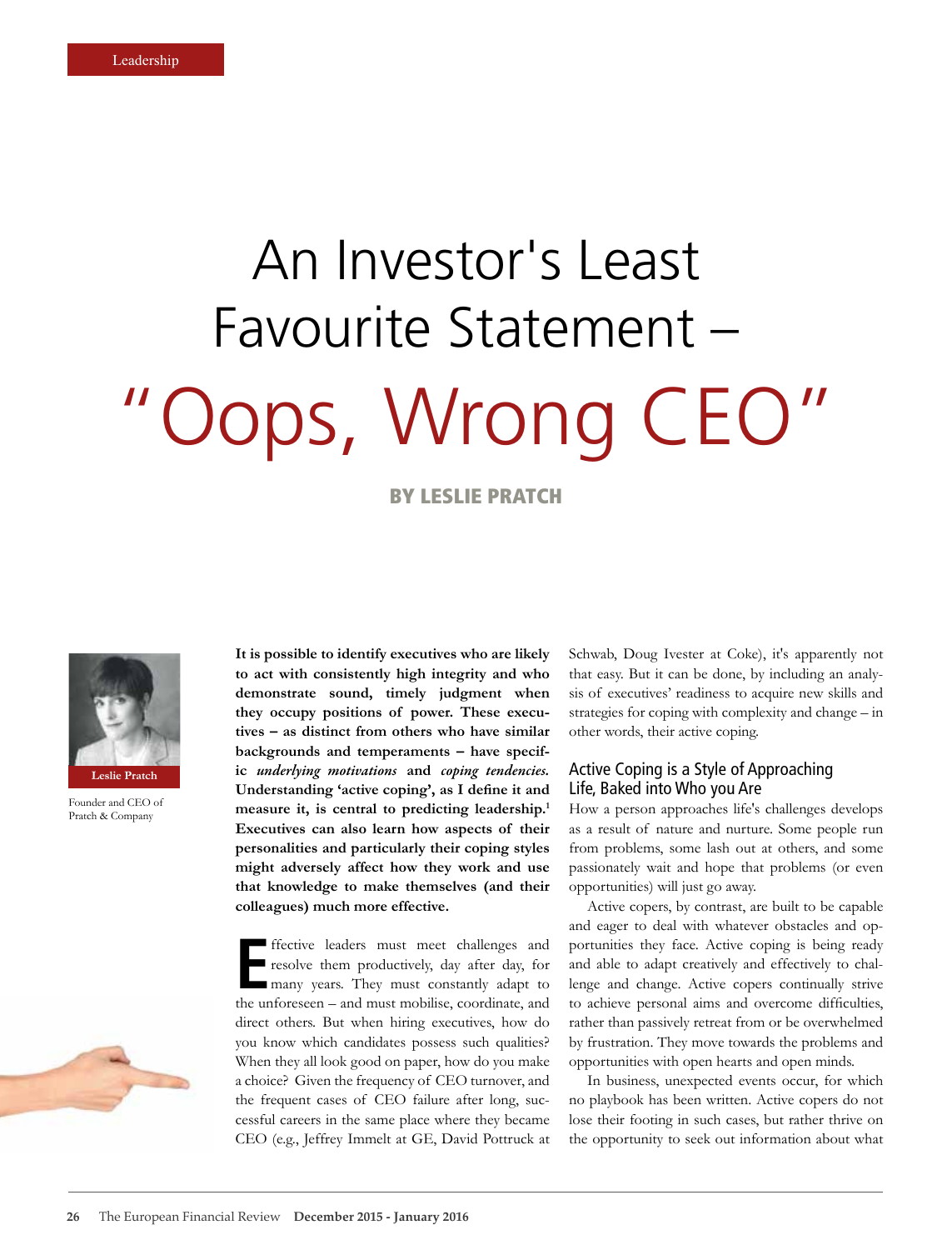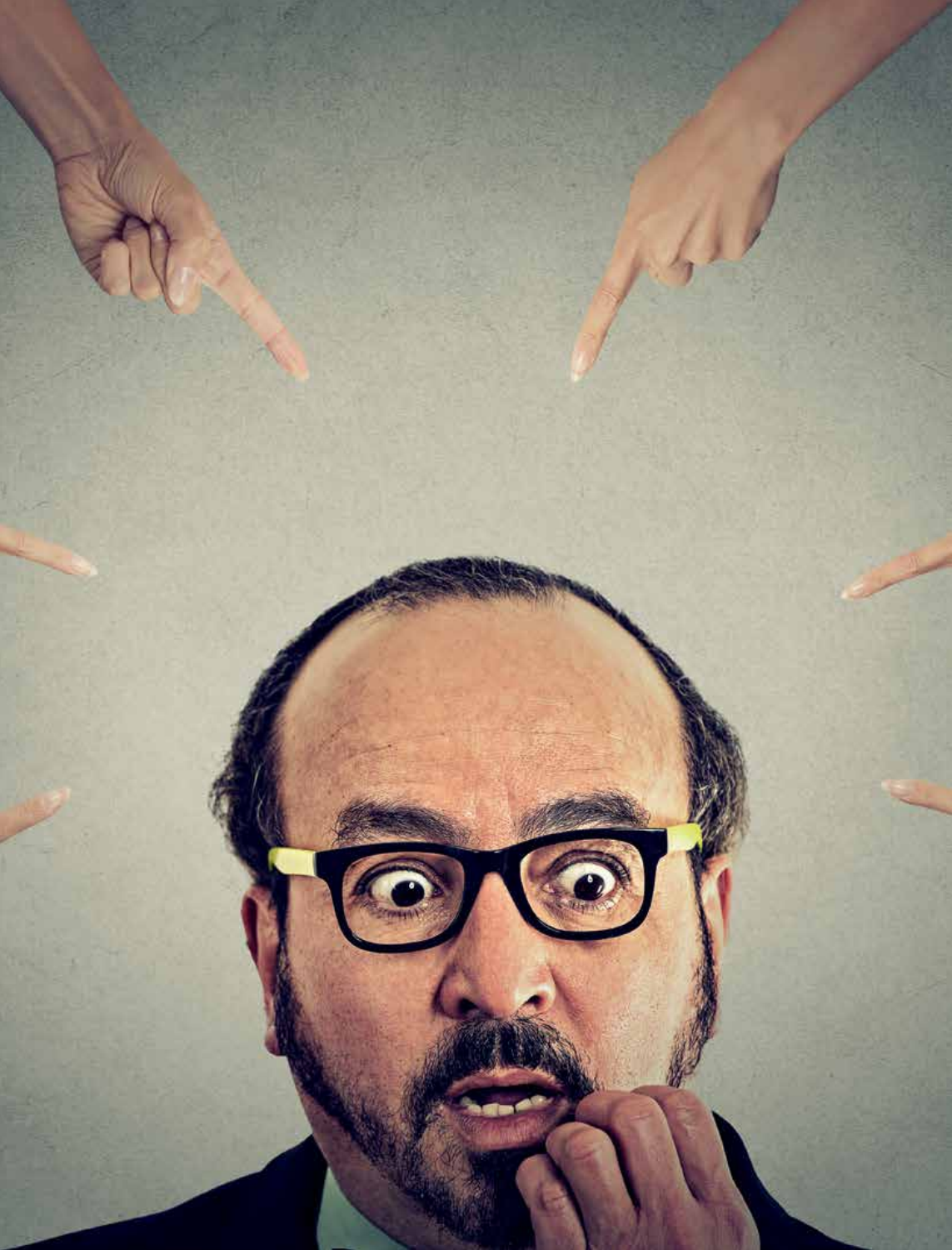# **Leaders with other personalities and styles may do as well in circumstances that can be predicted in advance, but active copers are the best people to have in place when the unexpected occurs.**

is happening, rally the right team, and learn as part of the process of steering towards success.

Leaders with other personalities and styles may do as well in circumstances that can be predicted in advance, but active copers are the best people to have in place when the unexpected occurs.

Whereas active copers seek to confront and resolve, passive copers are reactive and avoidant. Passive coping is refusing to tolerate the full tension that a situation imposes, for instance, reacting before the facts are sufficiently understood. Passive coping is retreating from reality, tuning out information, and resisting change. It's dealing with minor problems in order to avoid confronting the anxiety of major problems. In a crisis, passive copers will be prudently hoping that the problem goes away, or trying to do what they did before in vaguely similar circumstances.

# Predictive Validity and Utility

Using the methodology that I have researched, developed, tested, and validated at the University of Chicago and in my practice,<sup>2</sup> I have been assessing senior executives for public and privately held firms for 20 years. I have assessed over 450 corporate executives and over 50 partners at private equity firms. I know what motivates and impedes business leaders and especially what it takes to make it in the world of private equity.

My assessments have a documented predictive validity of 98%. That means that over all of the situations in which I've assessed executives and made recommendations, in 98% of cases, the client who observes the executive's subsequent performance says that my analysis and conclusions capture the key elements of the person's performance and of the challenges of working with that person.

In an assessment, I learn what conscious and unconscious characteristics make the person succeed or fail – not just whether he succeeded in the past. I come to understand how he approaches and manages (well or poorly) key relationships, and the challenges in how he leads that he will have to overcome, work around, or have other people work. When a private equity sponsor has me assess a CEO as part of due diligence, pre- or post-close, then I become a uniquely capable resource for also monitoring and coaching the company's most valuable human capital.

## Skills and Traits associated with Active Coping

I've found in my 20 years working to evaluate executives that active coping is an attribute of a healthy personality structure. This means that the 'activity' is not always overt and observable; sometimes it takes place internally, in decisions made, visions developed, and conflicting drives resolved. An active coping stance, however, often gives rise to certain observable traits and skills. These should be sought out in anyone being courted to run a business. They include:

- *• Awareness.* Active copers are able to see reality, including their own needs, capabilities, and limitations.
- *• Courage.* Active copers are brave. They seek out new experiences; they are not intimidated by challenges.
- *• Resiliency, toughness, and the ability to learn from experience.* Active copers, like all humans, make mistakes. Life is too complicated to anticipate every possible contingency. Active copers regroup and recover.
- *• Energy, fortitude, and the willingness to persevere.* Active copers summon the energy to continue to move forward even under the most trying circumstances.
- *• Resourcefulness.* Active copers invent solutions to problems by creatively pulling together the resources they have at hand or by developing new ones.
- *• Decisiveness.* Active coping gives a person the fortitude to handle conflicts among competing goals. Making a choice means giving up an alternative. Active copers face that loss and move on.
- *• Executing a Plan.* Active coping involves planning. Active copers anticipate, strategise, and weigh the risks of potential actions. Then they act. Active coping combines introspection and action.

These are the kinds of traits active copers show and business leaders need to have for dealing well with fast-changing and always uncertain situations.

### Common Mistakes Employers Make When Considering Candidates for Leadership Roles

A very common belief is that past performance is the best predictor of future performance. But all that past performance shows is that the person was able to do what was demanded in the past; it says nothing about what the person could do with new challenges.

Another is hiring someone who looks like me. People like people they can communicate easily with, and feel that a common background reduces



**1** Awareness

> **2** Courage

**3** Resiliency, toughness, and the ability to learn from experience

**4** Energy, fortitude, and the willingness to persevere

> **5** Resourcefulness

**6** Decisiveness **7**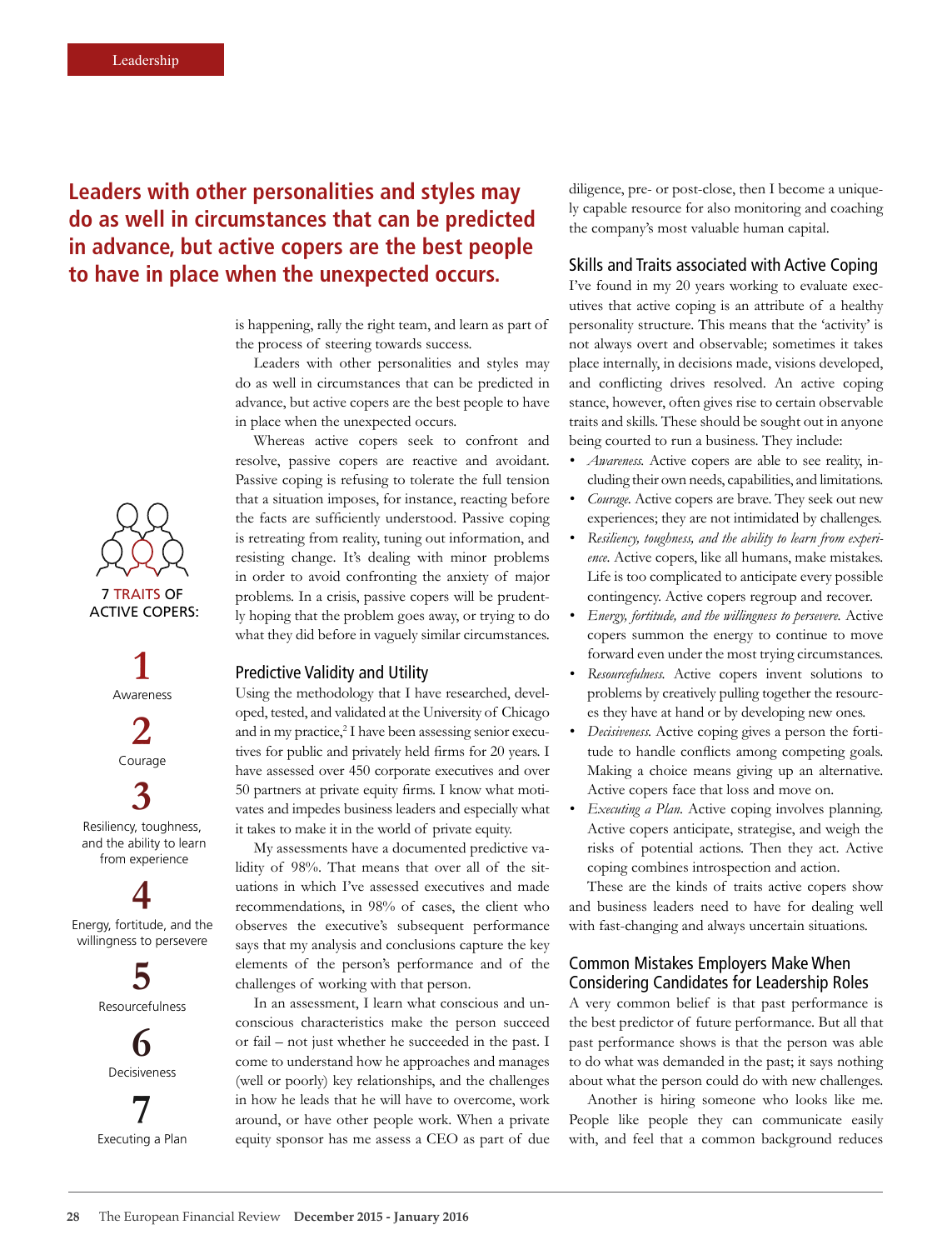uncertainty about who this other person is – which is not an effective way to choose leaders.

A third example is not defining well enough what a company is looking for. You need to know the challenges that the person is going to have to deal with. For example, many investors do not have experience leading the sort of company they have invested in, and so they lack a feel for the challenges of dealing with the rest of the management team, customers, and even the other investors.

*What are some examples of leaders in business (and elsewhere) who seem to have excellent active coping skills? What about the opposite?*

It's hard to tell from people's public personas or even from their actions whether they are active copers, but I will hazard a guess about people whose public image seems consistent with active coping.

**Nelson Mandela** decided to get smart rather than get angry when imprisoned. He used the time to learn Afrikaans to be able to understand the oppressors. He kept his eye on his goal and was willing to switch tactics, embrace opponents, invent new forms of interaction, and generally do what it took to move forward – and he did it all with style, charm, and balance.

**Lewis and Clark.** In 1804, these men headed west from St. Louis with a group of 33 men to find a water route to the Pacific. They had no good maps and little information to go on. Over a period of two years and a few months, they journeyed successfully to the Pacific and back, through territory filled with potentially hostile American Indians. They prepared well, but just about everything was unexpected. They succeeded, and only one member of the expedition died.

**Jim Lovell**, who commanded Apollo 13. Although the safe return from space was clearly a group win, the crew was a key part of the response. As Lovell explained, "We were given the situation to really exercise our skills, and our talents to take a situation which was almost certainly catastrophic, and come home safely."

In the world of business, Jim Collins put together his list of the 10 greatest CEOs. Although he wasn't looking necessarily for active copers, one of his choices was Katharine Graham, a terrific active coper. In 1971, as chief of the Washington Post, she considered the risks of publishing the Pentagon Papers, the leaked Defense Department study that revealed government deceptions about the war in Vietnam. If the Post published, it risked being prosecuted for theft of government secrets, which, in turn, could doom its pending public stock offering and other businesses. Graham



wrote, "I would be risking the whole company on this decision." Nonetheless, she approved publishing and the Post still had an extremely successful IPO.

For non-active copers, we can certainly start with plenty of executives who appear to have a narcissistic personality. I won't name names but a quick Google search for 'narcissists' and 'CEOs' will show where others have made the link. Narcissism can be extremely successful but extreme narcissists are not active copers. Why? They lack empathy. They are not seeing the reality of the world; they're seeing the world filtered through a view of themselves as the grandiose center of the world, assuming that whatever action they take will be praiseworthy.

### Can Active Coping Be Learned?

Active coping is something that is learned over a lifetime. It *is* something that someone can get better at, but the improvement process is slow, incremental, and mostly internal. It means learning much more about the ways you've learned to protect yourself from what you fear – by retreating, by lashing out, by neurotically doing  $X$  – and then choosing to abandon those techniques because there's a better approach available.

Active coping is helpful wherever it's not likely that everything will go as planned – that is to say, everywhere and anywhere. Active copers experience each twist and turn in life – even unavoidable losses such as the death of close relatives or their own impending death – as an opportunity as well as a loss. With each new moment, active copers ask: What can

All that past performance shows is that the person was able to do what was demanded in the past; it says nothing about what the person could do with new challenges.